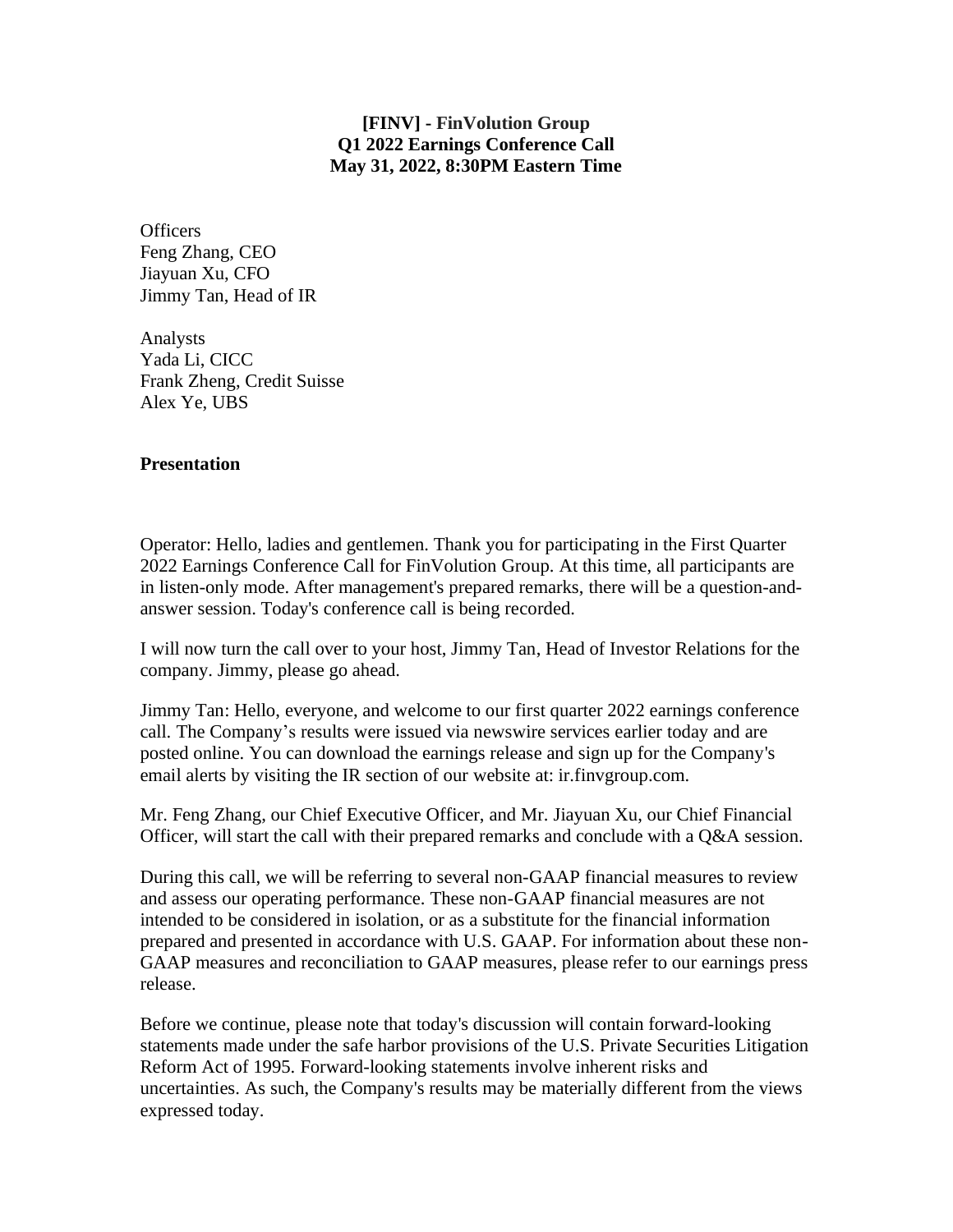Further information regarding these and other risks and uncertainties are included in the Company's filings with the U.S. Securities and Exchange Commission. The Company does not assume any obligation to update any forward-looking statements except as required under applicable law.

Finally, we posted a slide presentation on our IR website providing details of our results for the quarter.

I will now turn the call over to our CEO, Mr. Feng Zhang. Please go ahead, sir.

Feng Zhang: Thanks, Jimmy. Hello, everyone, and thank you for joining our earnings call. Due to the lockdown in Shanghai, our management team are dialing in from their homes, so please bear with us if we encounter any technical difficulties during the call.

We're happy to speak with you today, following the successful completion of another strong quarter against multiple headwinds. Since March 2022, Shanghai has been under lockdown due to the pandemic, and similar lockdowns have been imposed upon additional cities in recent weeks. Furthermore, other fluctuations afflicting 2021's macro environment persisted through the first quarter of 2022 and have affected certain aspects of our business operations. However, our strong technological foundation and strategic transition towards better-quality borrowers enabled us to flexibly navigate challenges and deliver solid, consistent first quarter results, highlighted by our eighth consecutive quarter-over-quarter growth in total transaction volume. In line with our expectation, we achieved record-setting total transaction volume of RMB39.7 billion this quarter, representing a year-over-year increase of 48% and a sequential increase of 2%.

Now let me share some other major achievements for the first quarter. As we relentlessly and skillfully executed our strategy to acquire better-quality borrowers, transaction volume originated for new borrowers surged to RMB6.4 billion, an increase of 14% yearover-year. Notably, our total outstanding loan balance also increased to RMB53.8 billion as of March 31, 2022, representing an increase of 66% year-over-year and 7% sequentially.

Thanks to our progressive shift towards better-quality borrowers, our ever-evolving credit risk assessment and our self-developed proprietary technologies such as Platform 9¾ and Merak visualized rules engines, we have stabilized our risk metrics at admirably low levels while continuously growing our transaction volume. Platform 9¾ is an algorithm learning system, which combines automatic model design, deployment and management into an one-stop platform that requires just 100 seconds to acquire relevant resources and implement a new model for credit risk assessment, increasing our efficiency tremendously. Merak enables us to swiftly make efficient and appropriate adjustments on complex and iterative operating rules, saving us over 50% in both maintenance cost and time.

Supported by our cutting-edge technologies and prudent management framework, our recent day-1 delinquency rate in the first quarter of 2022 further improved to 5.3% from 5.6% in the fourth quarter of 2021. However, since then, due to pandemic-related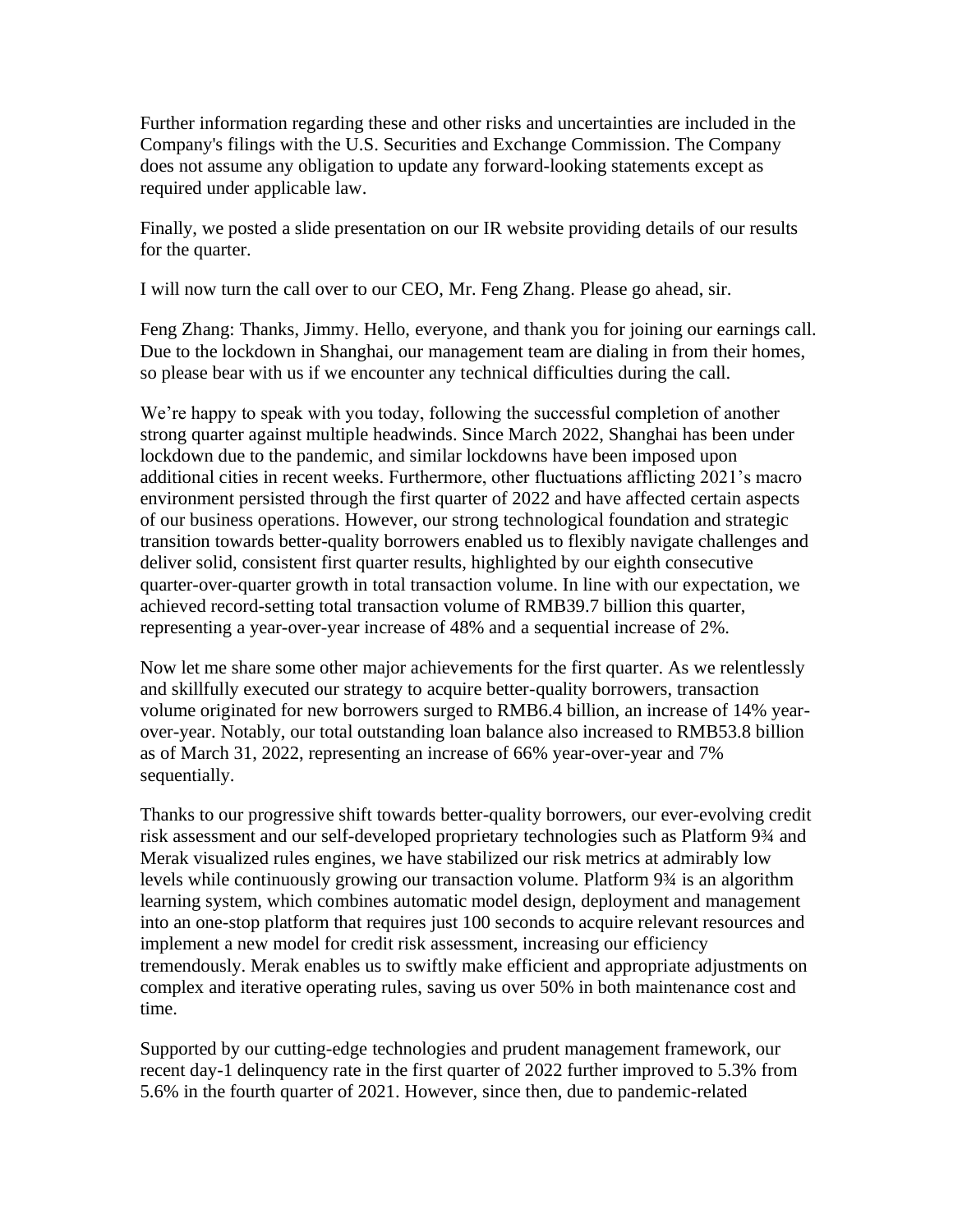lockdowns, this metric has increased slightly to 5.5%, but still within expectations. As our loan collection team is largely based out of Shanghai and spread across several cities, our loan collection recovery rate in May remained strong at above 90%.

Our delinquency rates below 90 days remained low at 1.56% compared to 1.61% in the previous quarter. Our vintage delinquency rates have remained stable for the past several quarters. However, considering the impact of the Covid resurgence in China, we now expect our vintage delinquency for the first quarter to be around 2.4%. In the meantime, we will continue to closely monitor the risk performance of both existing and newlyoriginated loans.

The impact of the pandemic is manageable for us, as we have been implementing preemptive measures such as strategically reducing loan transactions in riskier regions and tightening the approval rate for sectors such as food and beverage, which have been badly affected by the prolonged lockdown. Our ongoing transition to better-quality customers has been validated by the increased proportion of our category A&B borrowers, which accounted for 68% of our total borrowers in the first quarter compared to just 50% in the same period last year. Furthermore, the percentage of loans facilitated at or below IRR 24% increased to 84% in the first quarter, up from 78% in the previous quarter and from just 14% a year ago.

On a separate note, for borrowers who lost their short-term repayment capabilities due to Covid, our customer service team is providing additional assistance for them to help them tide over this difficult period. We are confident that our industry-leading digital capabilities and in-house developed technologies will empower us to overcome this challenging period while achieving regulatory compliance.

While sustaining our strong growth trajectory over the quarter, we also advanced our strategy to optimize our overall funding structure. As we continue to augment and refine our mix of funding partners, we have diversified our platform's funding sources while ensuring they remain stable, secure and ample. To date, we have cumulatively cooperated with over 60 financial institutions across different provinces and continue to cultivate a robust funding pipeline.

Alongside our substantial progress in our consumer finance business, we also maintained solid growth momentum in our operations aimed at empowering small business owners. During the quarter, we served over 507,000 small business owners across multiple sectors such as retail, wholesale and service industries, among others, representing an increase of 66% from the same period last year, while the segment's transaction volume increased 123% year-over-year to a record high of RMB9.8 billion, contributing 25% of total transaction volume for the quarter.

Our dedication to providing small-business financing is strongly aligned with the government's objective of promoting quality financing access for SMEs, especially in the aftermath of the global pandemic. Going forward, we will remain focused on our efforts to assist small businesses, reaffirming FinVolution's commitment as a responsible corporate citizen.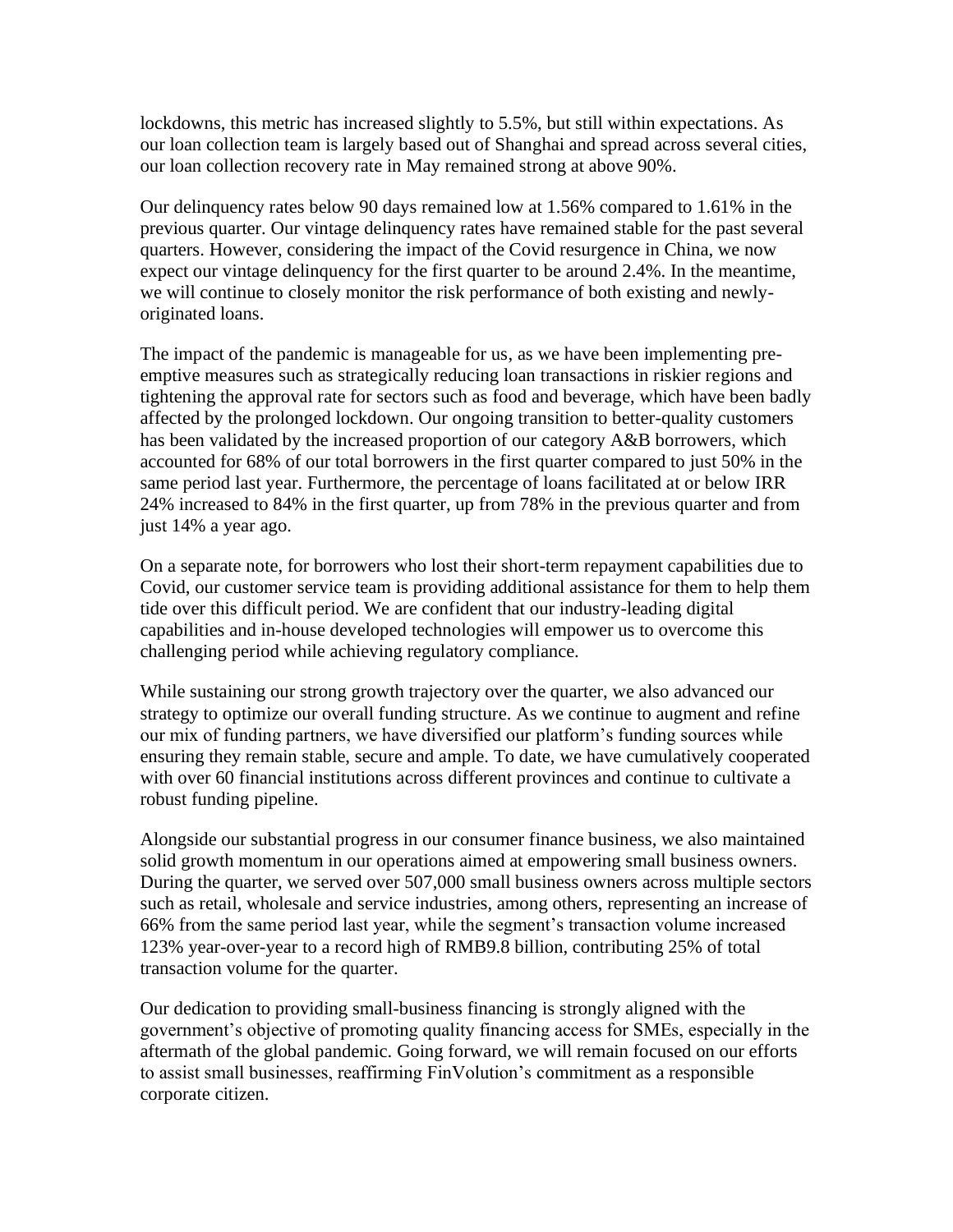Turning now to our international expansion, which continues to gain traction, as in our domestic business to enhance our business stability, we have strategically implemented multiple measures such as the transition to better-quality borrowers, improving our product mix, offering attractive interest rates and expanding our partners' base in the international markets. This approach has been bearing fruit. The proportion of betterquality borrowers increased to 54% in the first quarter of 2022 from 28% in the same period last year. With the transition to better-quality borrowers, we have also further strengthened our institutional funding base in the region. And we are confident of securing additional funding as our business grows. With the Covid-19 situation largely under control in Southeast Asia, our transaction volume reached RMB0.86 billion in our international markets during the first quarter of 2022, representing an increase of 13% year-over-year. Of particular note, outstanding loan balances for our international markets totaled RMB0.36 billion, representing an increase of 44% year-over-year and 9% sequentially. We will continue to cultivate our partnerships with different players in the region and introduce new products and services to improve our offering mix. We are confident that these efforts will support our goal of becoming one of the leading players in the region.

Last but not least, I'd like to provide an update on our ESG performance, which is an important part of our growth and long-term value creation philosophy. This quarter's lockdown in Shanghai presented enormous challenges, as well as opportunities, for our team to develop effective ESG solutions. I am incredibly proud to report that our entire organization stepped up to meet and overcome these challenges with creativity, determination and grace. Our IT department quickly provided systems and software solutions to allow our employees to work from home to minimize work disruptions. And our procurement team and administrative team are working relentlessly to obtain supplies and provide ongoing assistance for our employees and partners who are immobilized by the lockdown. On a community level, to assist local authorities, our IT department developed a notification system to provide timely pandemic-related updates for residents in certain areas. Our employees also procured food supplies for volunteers stationed in the Song Jiang district. Finally, we reported last quarter that we received a low-risk ESG rating from Sustainalytics, a leading independent global provider in ESG research, ratings and data. Additional independent platforms, such as Refinitive and ESG Enterprise, have also included us in their ratings, providing our stakeholders with even greater insight into our ESG goals and accomplishments. We firmly believe that our long-term strategic plan, including financial, technological and ESG goals, will lead FinVolution to its next phase of growth and prosperity. As always, our efforts are inspired by our mission of leveraging innovative tech to make financial services better.

In summary, our excellent performance in the first quarter of 2022 underscores our strength and stability, as well as our team's ability to overcome any challenges. Taken together, our high-quality customer base, outstanding credit risk management system and strong overall execution form a firm foundation that will empower us to drive sustainable and quality growth in the long run and further strengthen our leadership position in the industry.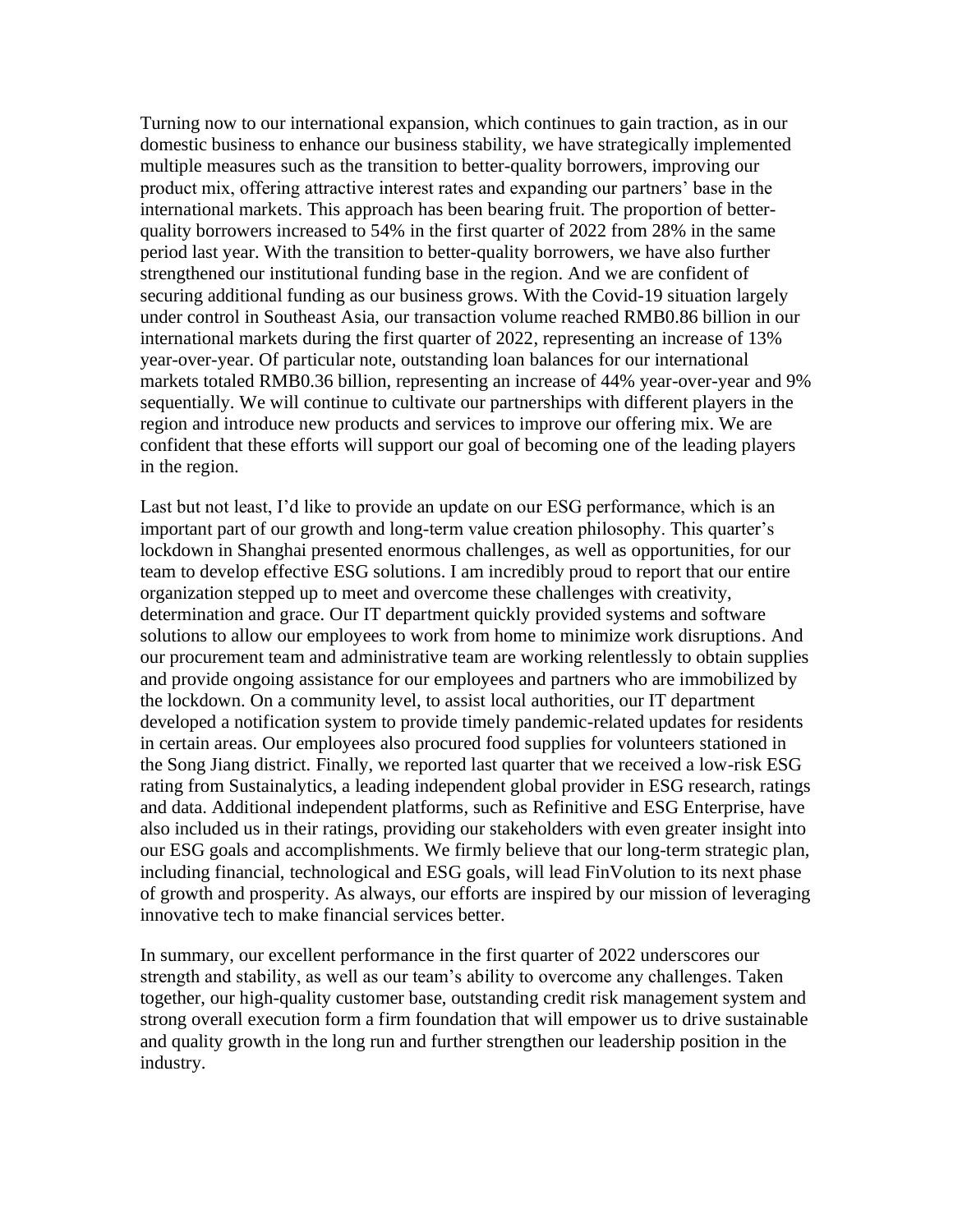Going forward, we will remain dedicated to acquiring better-quality customers both domestically and internationally, while leveraging our technological capabilities to further refine our credit risk assessment and management framework to optimize our product mix. With these advantages, we believe that we are well positioned to capitalize on the massive opportunities ahead and create greater value for our customers, shareholders and all of our stakeholders.

With that, I will now turn the call over to our CFO, Jiayuan Xu, who will discuss our financial results for the quarter.

Jiayuan Xu: Thank you, Feng, and hello, everyone. Welcome to our first quarter 2022 earnings call. In the interest of time, I will not go through all of the financial line items on this call. Please refer to our earnings release for further details.

As Feng mentioned, we are encouraged that despite multiple challenges in the first quarter, we still achieved quarterly transaction volume growth for the eighth consecutive quarter while maintaining our risk metrics at a relatively stable level. With our transition to better-quality borrowers, coupled with strengthened relationships with funding partners and consistent technological enhancement, the loan approval rates from our funding partners rose to 76% in March compared to 62% in the same period last year. Our pipeline of potential partners remains strong, and we are confident to achieve meaningful improvement in our funding costs in the near future.

Driven by our consistent efforts in research and development, we have continuously enhanced our chain of technologies throughout our business operations, including customer acquisition and credit risk assessment, among other areas. These efforts have been validated by multiple improvements across our operational metrics.

Leveraging these strengths, our net revenues for the first quarter rose to RMB2.4 billion, an increase of 16% year-over-year. Even more encouragingly, we also delivered a strong non-GAAP operating profit of RMB602 million and maintained a substantial balance sheet with RMB10.8 billion in total shareholders' equity.

During the first quarter, our average borrowing cost remained stable at around 24.3% compared with 26.7% in the same period last year. Of particular note, nearly all loans originated for our new borrowers are under 24%, reflecting our ongoing commitment to financial inclusion and our growing ability to align with regulatory directives. We maintained our take rate for the quarter at a stable pace of 3.9%. Together with our partners' support and our constant efforts in optimizing operating efficiency, we are confident that we can continue to deliver solid results going forward.

With the proportion of our capital light model stabilizing at around 21%, our leverage ratio, which is defined as risk-bearing loan balance divided by shareholders' equity, remained stable at 4.1 times.

Our unrestricted cash and short-term liquidity position increased to RMB6.3 billion compared with RMB5.6 billion in the previous quarter, representing a sequential increase of 13%, further demonstrating the robustness of our balance sheet.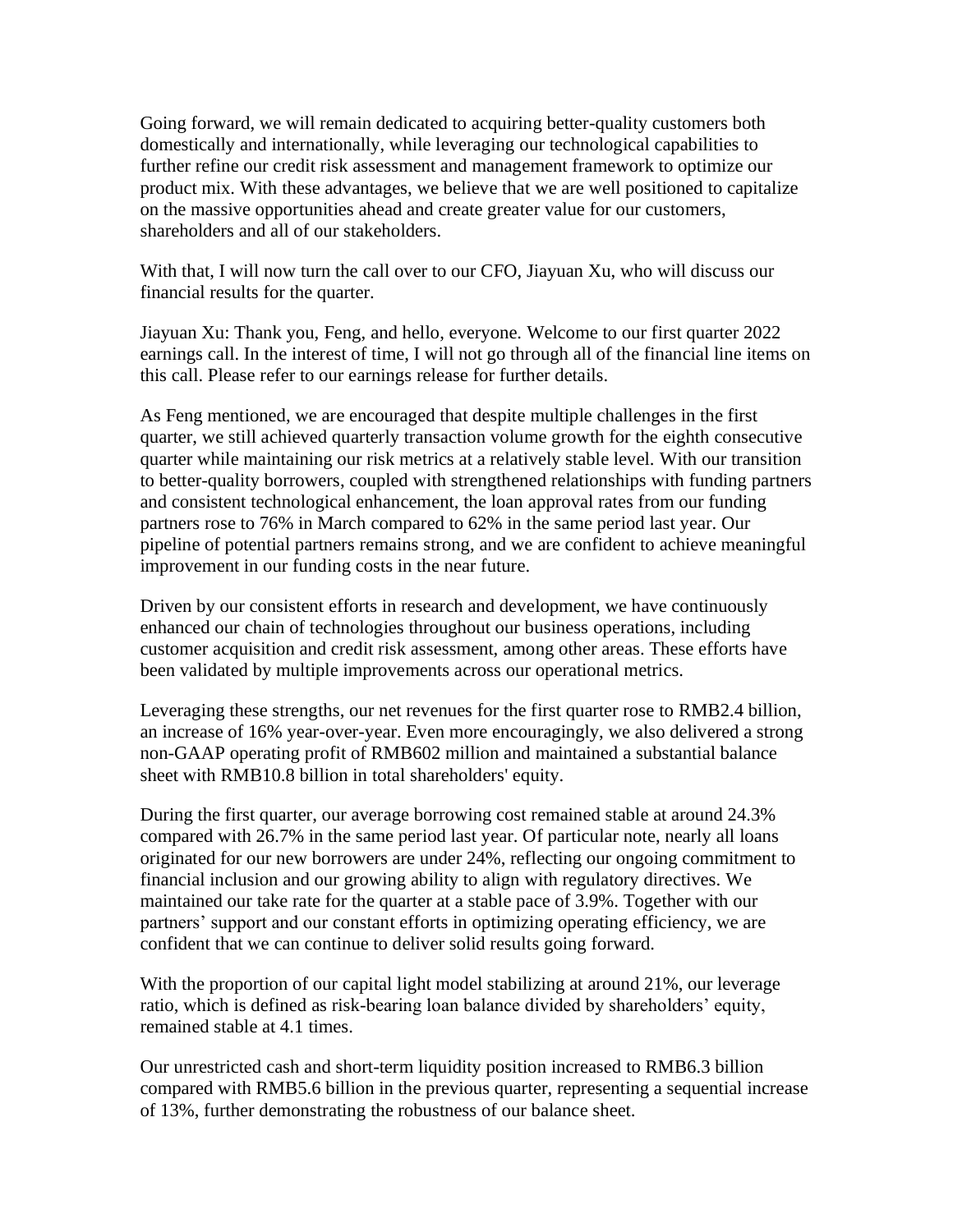During the first quarter, we continued to target higher-quality borrowers both in the domestic and international markets with attractive borrowing rates as part of our ongoing strategic transition. Our customer acquisition channels remained diversified across online and offline sources, ranging from online information feeds, internet search engines, and mobile app stores to customer referrals and our strong offline direct sales team, supporting a healthy and stable customer acquisition cost.

Apart from our annual dividend policy, we have also been returning value to our shareholders in the form of share repurchases. Between January 2022 and April 2022, we deployed about USD15 million to buy back our shares in the public market. Since we initiated our share repurchase program in 2018, we have cumulatively deployed USD147 million, representing 81% of our total share repurchase programs.

Before I conclude my remarks, let me provide some additional color on our business outlook for 2022. Despite the recurring Covid-19 lockdown in parts of China and a more challenging macro environment, we are still confident that our business operations will continue to gain momentum both domestically and internationally. As a result, we now expect our transaction volume in the second quarter to be in the range of RMB40 billion to RMB41 billion, representing an increase of around 20% to 23% year-over-year. Based on our current assessment, I would like to reiterate that our full year guidance for 2022 remained unchanged.

With that, I will conclude my prepared remarks. We will now open the call to questions. Operator, please continue.

## **Questions and Answers**

Operator: Thank you. We will now begin the question-and-answer session. (Operator Instructions). For the benefit of all participants on today's call, if you wish to ask your question to management in Chinese, we ask that you please kindly repeat your question in English.

Our first question comes from Yada Li with CICC.

Yada Li: (Speaking foreign language). Okay. Then I'll do the translation part. So the first one is on the funding side. So due to the limited supply, our funding costs actually increased in the fourth quarter last year. And are there any improvement this quarter? And what can we expect to see, and what is the trend of the funding cost in the future?

And the second one is about our international business. So could you please elaborate more on the progress of our product development and also on the optimization of our client base?

Jiayuan Xu: (Speaking foreign language).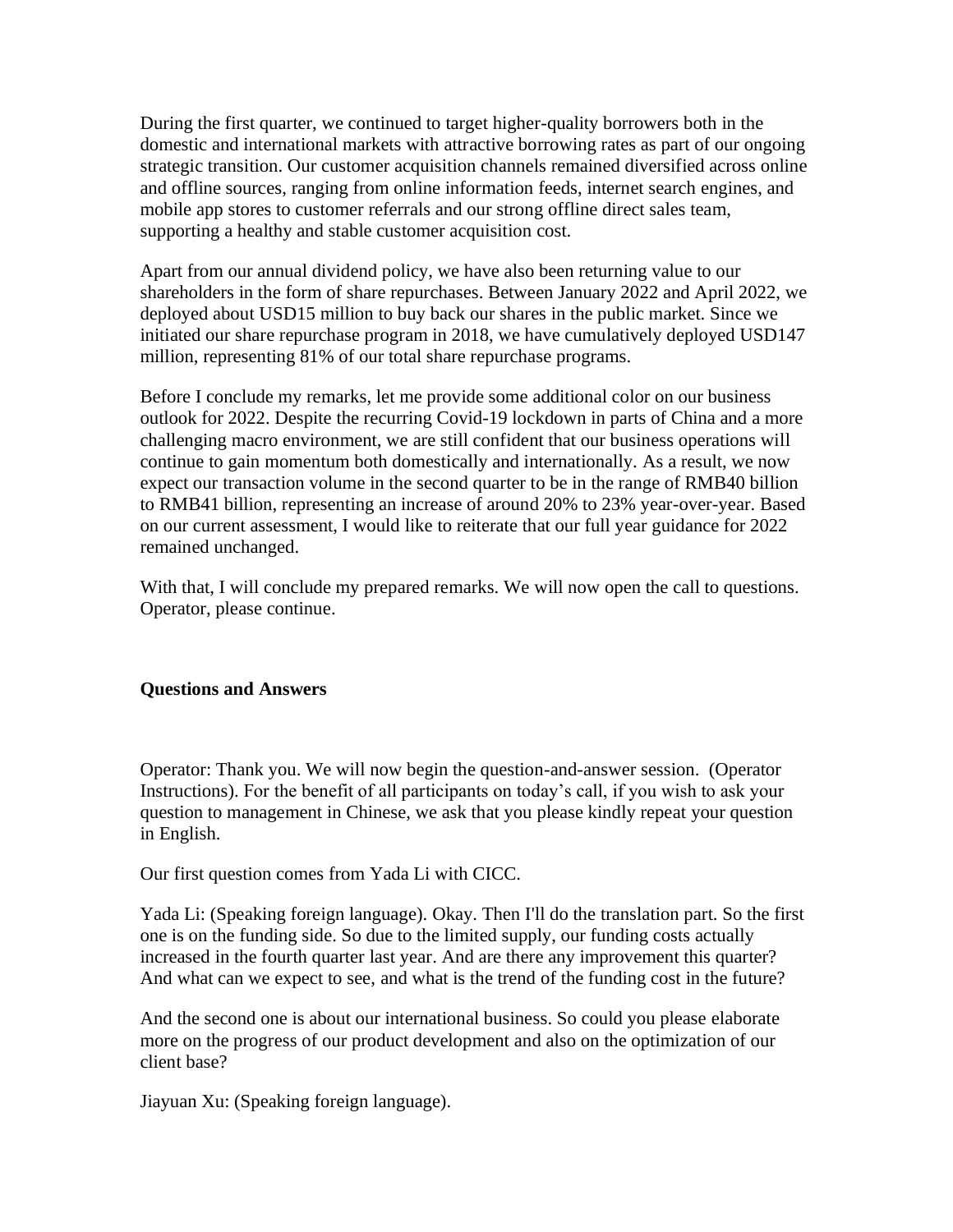Jimmy Tan: Hi, Yada, this is Jimmy. Let me do the translation for you.

(Translated). Our all-in funding costs in the first quarter was around 7.8%. And going forward, from the industry, we see a significant demand for better-quality borrowers this year. And during the next few quarters, we are very confident that our funding cost will improve by between 30 to 50 bps. And apart from the funding cost trend, we also see that our approval rates from our funding partners has been improved greatly, and this has actually greatly improved our operating efficiency. These metrics actually improved from 60% to 76% on a year-on-year basis.

Jiayuan Xu: (Speaking foreign language).

Jimmy Tan: Yada, this is Jimmy again. I'll do the translation for you.

(Translated). For our international business, during the second half of 2021, we have been transitioning to better-quality borrowers, just like what we have been doing in China. And we have actually experienced better-than-expectation progress in the transition to better-quality borrowers. You can actually see that on a year-over-year basis, our transaction volume grew by 13% from RMB760 million to RMB860 million. And of particular note, our outstanding loan balance grew by 44% from RMB250 million to RMB360 million.

And at the same time, the proportion of our better-quality customers also experienced improvement and grew to 54% in the first quarter of 2022 from just 28% in the same period last year.

And lastly, you can also see that from the proportion of our installment loans, this proportion actually grew to 55% in the first quarter from the same period of 22% last year.

Jiayuan Xu: (Speaking foreign language).

Yada Li: (Speaking foreign language).

Operator: Frank Zheng with Credit Suisse.

Frank Zheng: (Speaking foreign language). Let me quickly translate myself. I have two questions. The first is on credit quality. We see that 90-day-plus delinquency continued to rise slightly in the first quarter. Can management give more color on early risk indicators in second quarter to date? What kind of adjustments has company done for better risk management? And what's your outlook going forward for the second quarter, as well as the second half of this year as we gradually recover from Covid?

My second question is a quick follow-up on the international markets. For international markets, what kind of growth in terms of volume and earnings contribution should we expect for this year?

Jiayuan Xu: (Speaking foreign language).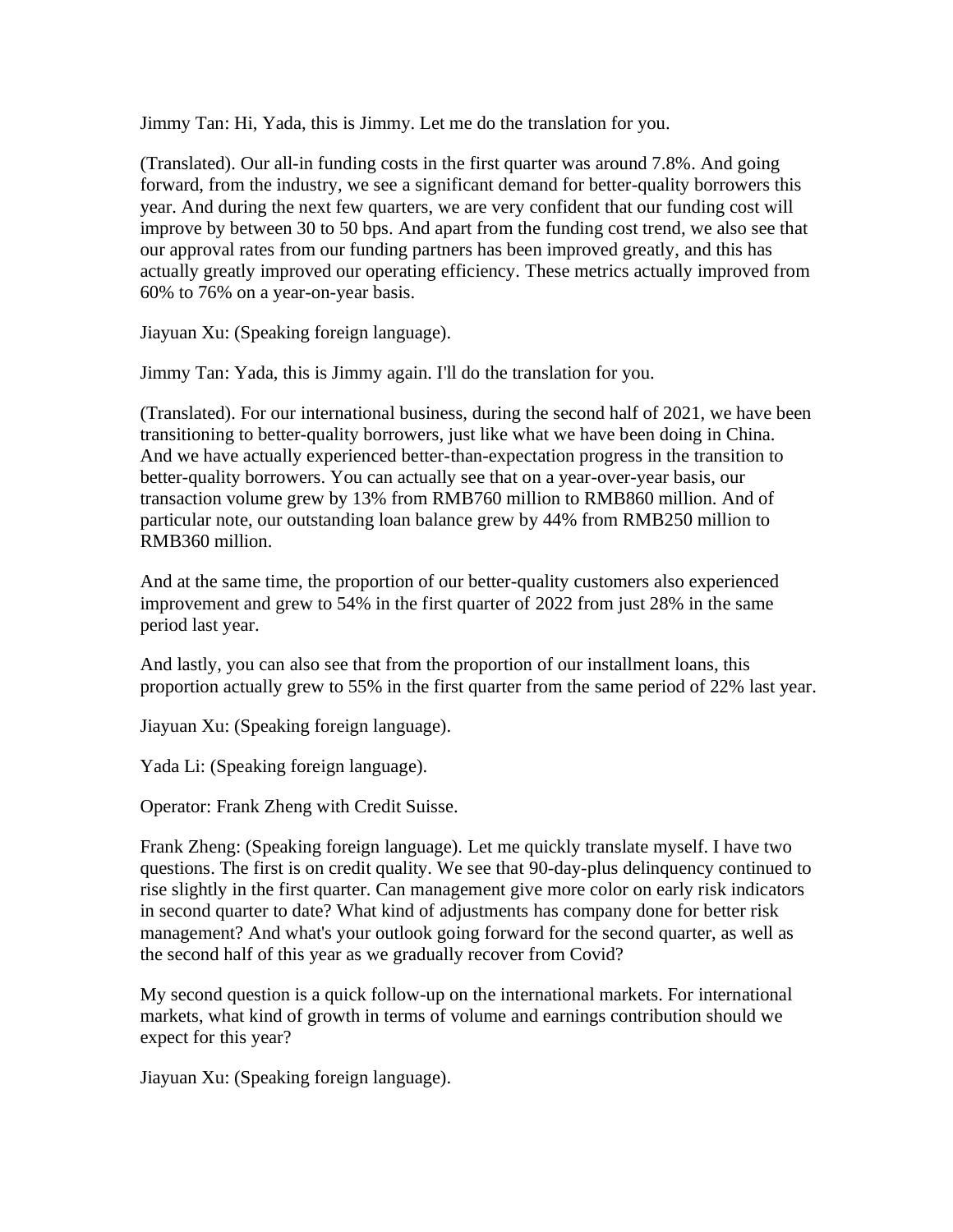Jimmy Tan: Hi, Frank, this is Jimmy. Let me do the translation for Alexis.

(Translated). Okay. I know the market is very concerned about the impact of the pandemic, and we have also shared some credit risk data earlier. For example, our vintage delinquency in the first quarter is around 2.4%, and this is about 5% fluctuation compared to the previous several quarters. And on our existing loan balance, the credit performance is expected to increase by 5% to 10%.

And if you compare the situation today with the Wuhan lockdown down back in 2020, the situation today is actually a lot better because the fluctuation back then was more than 10%. This is because of the transition to better-quality borrowers, which we have been adopting over the last few years. And if you take a look today, the proportion of our better-quality borrowers in China actually in the first quarter was around 70% compared to around 50% back then.

And let me now talk about our early-day delinquency metrics. Our day one delinquency was about 5.3% in the first quarter versus 5.6% in the previous quarter. However, due to the impact of the pandemic, our day one delinquencies increased to 5.5% in May, which is still within our estimation.

Jiayuan Xu: (Speaking foreign language).

Jimmy Tan: Hi, Frank, let me do the translation again.

(Translated). For our international business, right, we did not set a aggressive loan volume growth target, because our strategy this year is to transit to better-quality borrowers. And based on the current data, the transition progress is better than expectation. And we have a very strong confidence that our growth momentum for our international business will continue in the second half of the year. And also, this is able to diversify away from the risk that we faced in China, like the lockdown in different cities in China.

Jiayuan Xu: (Speaking foreign language).

Operator: Alex Ye with UBS. Please go ahead.

Alex Ye: (Speaking foreign language). So I have two questions. First one is on the pricing. So we have an average loan pricing of 24.3% in Q1, which is flat from previous quarter. So as we are approaching the June deadline for the 24% cap, what's the plan ahead on complying to that? And what's the outlook on loan pricing? And what is the implication on your take rate? How do you expect your full year take rate to trend compared to Q1?

And my second question is on your loan application. So how does your overall loan application compare to the same period last year? Do you see a visible decline? So are you concerned that due to the on-and-off Covid resurgence, which could lead to the borrowers becoming more conservative in their borrowing behaviors, and how would that affect your future growth prospect?